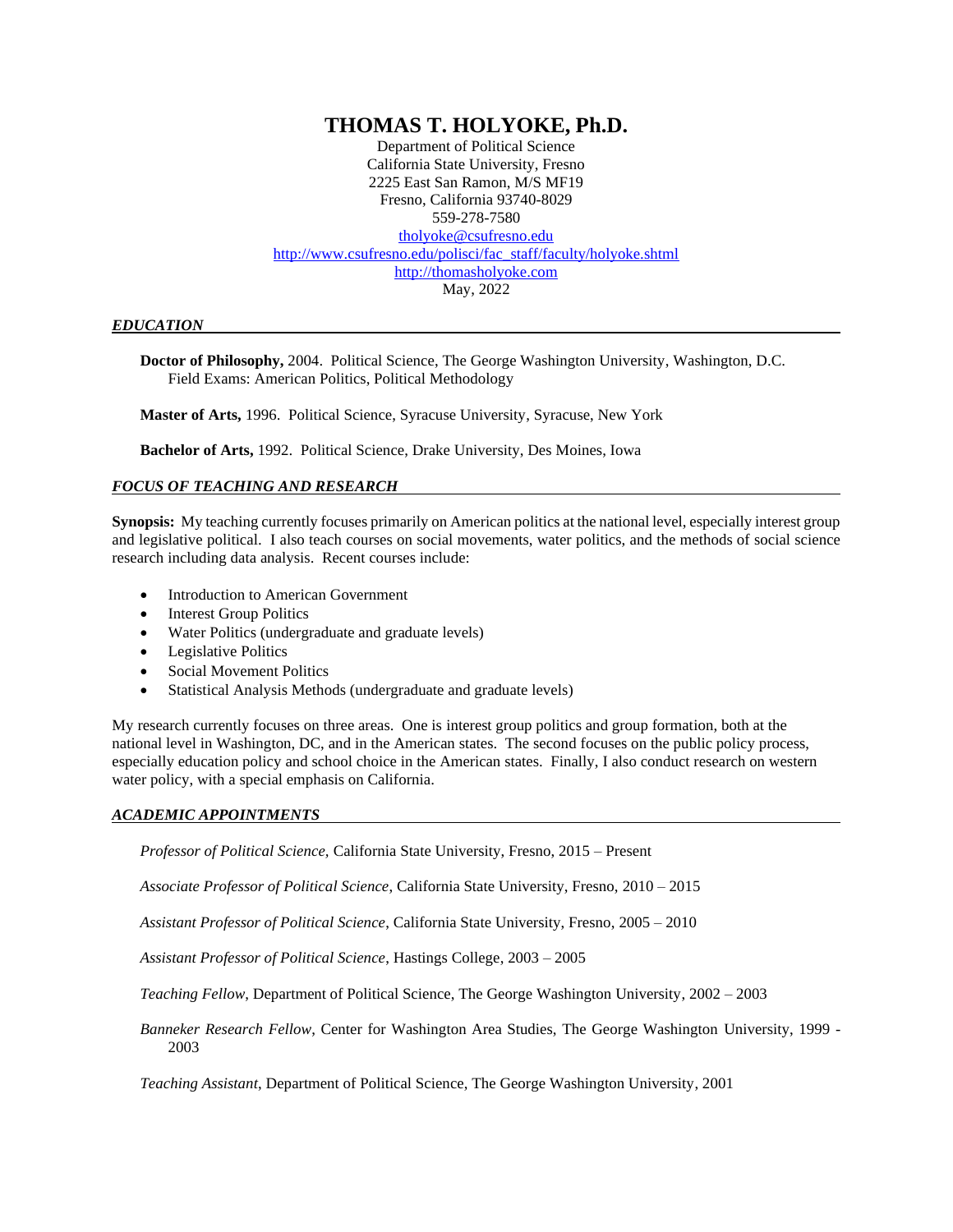## *BOOKS (Peer-Reviewed)*

N.d. *Water Politics: The Fragmentation of Western Water Policy.* Abingdon, UK: Routledge (in preparation, anticipated publishing date is Fall, 2023).

2020. *[Interest Groups and Lobbying: Pursuing Political Interests in America,](https://www.routledge.com/Interest-Groups-and-Lobbying-Pursuing-Political-Interests-in-America/Holyoke/p/book/9780813345819)* 2<sup>nd</sup> edition. Abingdon, UK: Routledge. (First edition published in 2014 by Westview Press).

• First edition reviewed by Daniel Lewis in *Interest Groups & Advocacy,* April, 2014

2015. *[The Ethical Lobbyist: Reforming Washington's](http://press.georgetown.edu/book/georgetown/ethical-lobbyist) Influence Industry.* Washington, DC: Georgetown University Press.

- Featured on [C-Span2 Book Television,](https://www.c-span.org/video/?423502-1/the-ethical-lobbyist) February 4, 2017
- Featured in ["Would More Lobbying Improve America?"](https://www.politico.com/agenda/story/2015/08/would-more-lobbying-improve-america-000206) by Kevin Hartnett in *Politico*, August 24, 2015

2011. *[Competitive Interests: Competition and Compromise in American Interest](http://press.georgetown.edu/book/georgetown/competitive-interests) Group Politics*. Washington, DC: Georgetown University Press.

- Reviewed by Matt Grossmann in *Perspectives on Politics*, June, 2013
- Reviewed by Timothy LaPira in *Political Science Quarterly,* Winter, 2012-13

## *JOURNAL ARTICLES AND BOOK CHAPTERS (Peer-Reviewed)*

## **Lobbying and Interest Group Politics**

2022. ["Strategic Lobbying and the Pressure to Compromise Member Interests."](https://thomasholyoke.files.wordpress.com/2021/11/strategic-lobbying-and-compromising-member-interests.pdf) *Political Research Quarterly*  <https://doi.org/10.1177/10659129211061730>

2021. ["Ages of Organization: Social, Economic, and Political Influence on](https://thomasholyoke.files.wordpress.com/2021/06/ages-of-organization.pdf) Interest Group Formation in American [History.](https://thomasholyoke.files.wordpress.com/2021/06/ages-of-organization.pdf)" *Political Science Quarterly* 136(Winter): 715 – 740.

2021. ["Changing State Interest Group Systems: Replicating and Extending](https://thomasholyoke.files.wordpress.com/2021/06/changing-state-interest-group-sytstems.pdf) the ESA Model." *Interest Groups & Advocacy* 10(September): 264 – 285.

2020. ["Interest Group and Political Party Influence on Growth in State Spending and Debt"](https://thomasholyoke.files.wordpress.com/2021/06/the-influence-of-interest-group-and-party-competition-on-state-spending-and-debt.pdf) with Jeff Cummins. *American Politics Research* 48(July): 455 – 466.

2019. ["Strategic Support and Opposition by Lobbyists to Legislation in Congress."](https://thomasholyoke.files.wordpress.com/2021/06/strategic-lobbying-to-support-or-oppose-legislation-in-congress.pdf) *Journal of Legislative Studies* 25(December): 533 – 552.

2019. ["The Influence of Corporate Lobbying on Federal Contracting"](https://thomasholyoke.files.wordpress.com/2021/06/the-influence-of-corporate-lobbying-on-federal-contracting.pdf) with Aaron Dusso and Henrik Schatzinger. *Social Science Quarterly* 100(August): 1793 – 1809.

2019. ["Dynamic State Interest Group Systems: A New Look with New Data."](https://link.springer.com/epdf/10.1057/s41309-019-00058-9?author_access_token=SOOj7j7_rK47IjCglw74XFxOt48VBPO10Uv7D6sAgHvHGQbiDz-6BBbGtFcwtPDGt65wlOiLHSUDebTJrOYweLZja611G3dnXmK2Y3-6QJbr1pzLVyrUDUNrNRGF5pn_1a6Hx3SbEDwfiydYHLjmDw%3D%3D) *Interest Groups & Advocacy*  8(December): 499 – 518.

2018. "Fiscal Accountability in Gubernatorial Elections" with Jeff Cummins. *State Politics & Policy Quarterly*  18(December): 395 – 416.

2017. ["Interest Groups and Lobbying Research in a Higher Level Context: Two Tests of Integrating Multiple](https://thomasholyoke.files.wordpress.com/2021/06/interest-groups-and-lobbying-research-in-a-higher-level-context.pdf)  [Levels of Analysis.](https://thomasholyoke.files.wordpress.com/2021/06/interest-groups-and-lobbying-research-in-a-higher-level-context.pdf)" *American Politics Research* 45(September): 887 – 902.

2017. ["A Theoretical Foundation for Assessing Principal-Agent Problems in Lobbying Ethics and an Empirical](https://thomasholyoke.files.wordpress.com/2021/06/a-theoretical-foundation-for-assessing-principal-agent-problems-in-lobbying.pdf)  [Test."](https://thomasholyoke.files.wordpress.com/2021/06/a-theoretical-foundation-for-assessing-principal-agent-problems-in-lobbying.pdf) *Interest Groups & Advocacy* 6(October): 272 – 289.

2015. ["Challenges of Integrating Levels of Analysis in Interest Group Research.](https://thomasholyoke.files.wordpress.com/2021/06/challenges-of-integrating-levels-of-analysis-in-interest-group-research.pdf)" In *The Organization Ecology of Interest Communities*, eds. David Lowery, Darren Halpin, and Virginia Gray, pp. 79-97. London: Palgrave-Macmillan.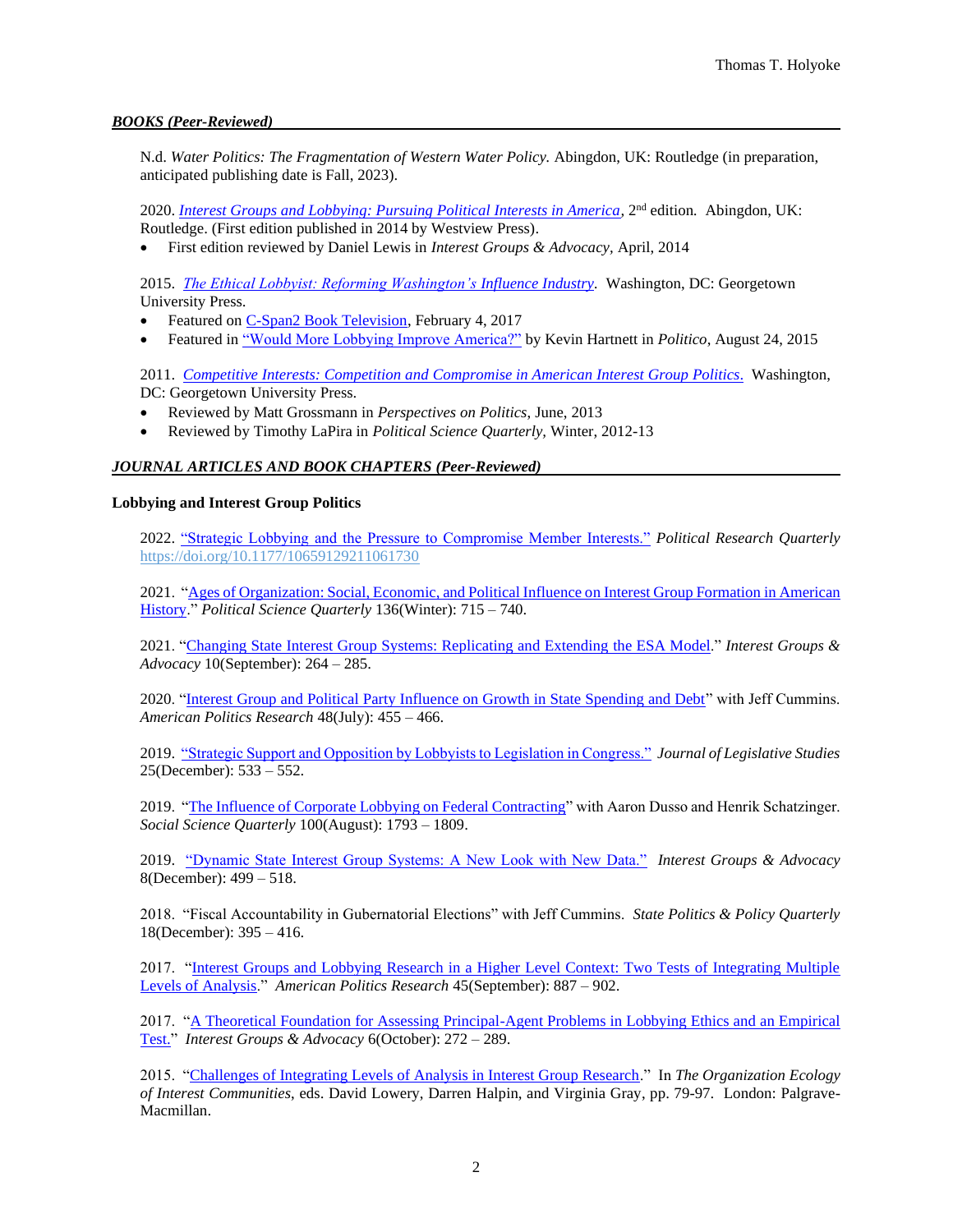2015. ["Learnable Skills, or Unteachable Instinct? What Can and Cannot be Taught in the Lobbying Profession.](https://thomasholyoke.files.wordpress.com/2021/06/learnable-skills-or-unteachable-instinct-what-can-and-cannot-be-taught-in-the-lobbying-profession.pdf)" with Heath Brown and Timothy M. LaPira. *Interest Groups & Advocacy* 4(March): 7-24.

2015. ["Reflecting on Theodore J. Lowi's](https://thomasholyoke.files.wordpress.com/2021/06/lowis-republic-legacies-of-the-end-of-liberalism.pdf) *The End of Liberalism*" in the *Oxford Handbook of the Classics of Public Policy and Administration,* eds. Edward Page, Steven Balla, and Martin Lodge. New York: Oxford University Press.

2014. ["Why Lobbyists for Competing Interests Often Cooperate.](https://thomasholyoke.files.wordpress.com/2021/06/why-lobbyists-for-competing-interest-groups-sometimes-cooperate.pdf)" In *New Directions in Interest Group Research*, ed. Matt Grossmann, pp. 105-121. New York: Routledge.

2013. ["A Dynamic Model of Member Participation in Interest Groups.](https://thomasholyoke.files.wordpress.com/2021/06/a-dynamic-model-of-member-participation-in-interest-groups.pdf)" *Interest Groups & Advocacy* 2(October): 278-301.

2013. ["No Exaggeration: Truthfulness in the Lobbying of Government Agencies by Competing Interest Groups"](https://thomasholyoke.files.wordpress.com/2021/06/no-exaggeration-truthfulness-in-the-lobbying-of-government-agencies-by-competing-interest-groups.pdf) with Hyoung-Goo Kang. *Japanese Journal of Political Science* 14(December): 499-520.

2013. ["The Interest Group Effect on Contact with Congress.](https://thomasholyoke.files.wordpress.com/2021/06/the-interest-group-effect-on-contact-with-congress.pdf)" *Party Politics* 19(November): 925-944.

2012. ["Shopping in the Political Arena: Strategic Venue Selection by Organized Interests in a Federal System.](https://thomasholyoke.files.wordpress.com/2021/06/shopping-in-the-political-arena.pdf)" with Heath Brown and Jeffrey R. Henig. *State and Local Government Review* 44(April): 9-20.

2011. ["The Failure of Indian Casino Advocacy in New York.](https://thomasholyoke.files.wordpress.com/2021/06/the-failure-of-indian-casino-advocacy-in-new-york.pdf)" In *The New Politics of Indian Gaming: The Rise of Reservation Interest Groups*, eds. Kenneth N. Hansen and Tracey A. Skopek. Las Vegas, NV: University of Nevada Press.

2010. ["Democratic Limits of Political Conflict.](https://thomasholyoke.files.wordpress.com/2021/06/democratic-limits-of-political-conflict.pdf)" In *Stewardship of Public Lands: Politics and the Yellowstone Ecosystem*, ed. N. Scott Cole. Washington, D.C.: American Association of State Colleges and Universities.

2009. ["Institutional Constraints on Legislative Lobbying: Lobbying for Indian Casinos in New York State.](https://thomasholyoke.files.wordpress.com/2021/06/institutional-constraints-on-legislative-lobbying.pdf)" *Social Science Journal* 46(December):756 – 775.

2009. ["Interest Group Competition and Coalition Formation.](https://thomasholyoke.files.wordpress.com/2021/06/interest-group-competition-and-coalition-formation.pdf)" *American Journal of Political Science* 53(April):  $360 - 375.$ 

2008. ["Interest Group Competition and Cooperation at Legislative Hearings.](https://thomasholyoke.files.wordpress.com/2021/06/interest-group-competition-and-cooperation-at-legislative-hearings.pdf)" *Congress & the Presidency* 35(Autumn): 17 – 38.

2004. ["Community Mobilization and Credit: The Impact of Nonprofits and Social Capital on Community](https://thomasholyoke.files.wordpress.com/2021/06/community-mobilization-and-credit.pdf)  [Reinvestment Act Lending.](https://thomasholyoke.files.wordpress.com/2021/06/community-mobilization-and-credit.pdf)" *Social Science Quarterly* 85(March): 187 – 205.

2004. ["By Invitation Only: Interest Group Access to the Oval Office."](https://thomasholyoke.files.wordpress.com/2021/06/apr.pdf) *American Review of Politics* 25(Fall):  $221 - 240.$ 

2003. ["Choosing Battlegrounds: Interest Group Lobbying Across Multiple Venues."](https://thomasholyoke.files.wordpress.com/2021/06/choosing-battlegrounds.pdf) *Political Research Quarterly* 56(September): 325 – 336.

2002. "Expanding the Limits of Power: The Federal Reserve and the Implementation of Functional Regulation [in the Gramm-Leach-Bliley Era."](https://thomasholyoke.files.wordpress.com/2021/06/glb-paper.pdf) *Review of Policy Research* 19(Winter): 95 – 119.

2001. ["The Community Reinvestment Act and Community Organization in Washington, D.C.](https://thomasholyoke.files.wordpress.com/2021/06/fed-paper.pdf)" in *Changing Financial Markets and Community Development*, eds. Jackson L. Blanton, Alicia Williams, and Sherrie L.W. Rhine. Board of Governors of the Federal Reserve System: Washington, D.C.

2000. ["The Battle is Over, But the War Goes On: Reflections on the Financial Modernization Act of 1999.](https://thomasholyoke.files.wordpress.com/2021/06/policy-perspectives.pdf)" *Policy Perspectives* 8(Fall): 2 – 12.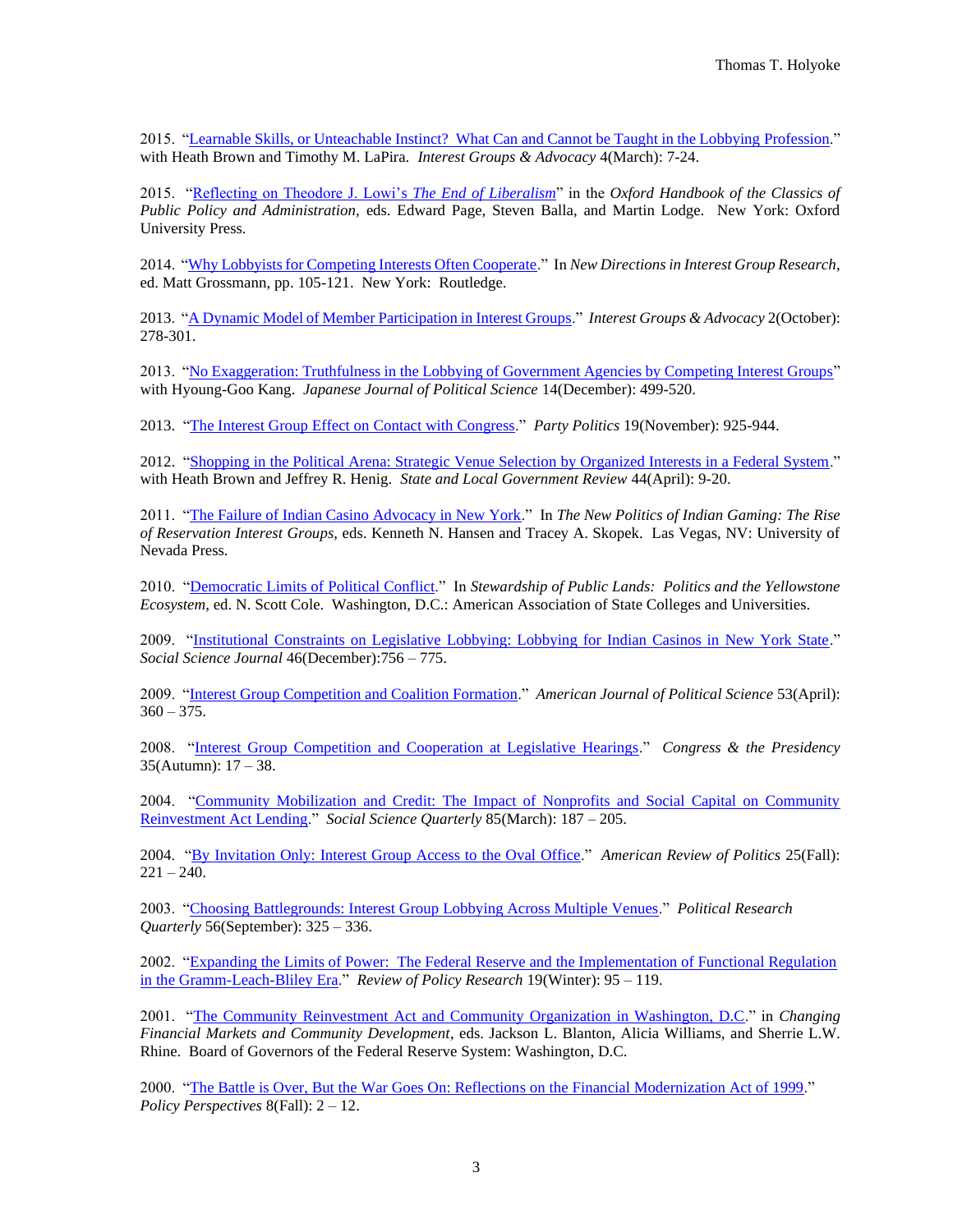1998. ["Turning David and Goliath into the Odd Couple: The Community Reinvestment Act and Community](https://thomasholyoke.files.wordpress.com/2021/06/turning-david-and-goliath-into-the-odd-couple.pdf)  [Development Financial Institutions.](https://thomasholyoke.files.wordpress.com/2021/06/turning-david-and-goliath-into-the-odd-couple.pdf)" with Nellie Santiago and Ross D. Levi. *Journal of Law and Policy* 6(Fall):  $571 - 651.$ 

## **Education and School Choice Policy**

2019. ["Contested Framing and Feedback after Big Policy Changes: How Interest Groups Compete to Shape State](https://thomasholyoke.files.wordpress.com/2021/06/contested-framing-and-feedback-after-big-policy-changes.pdf)  [Charter School Policies"](https://thomasholyoke.files.wordpress.com/2021/06/contested-framing-and-feedback-after-big-policy-changes.pdf) with Heath Brown, in *Interest Group Politics*, 10<sup>th</sup> edition, eds. Allan J. Cigler, Burdett A. Loomis, and Anthony J. Nownes. New York: Rowman and Littlefield, pp. 146-160.

2019. ["After the Punctuation: Competition, Uncertainty, and Convergent State Policy Change.](https://thomasholyoke.files.wordpress.com/2021/06/after-the-punctuation.pdf)" With Heath Brown. *State Politics & Policy Quarterly* 19(March): 3 – 28.

2009. ["Policy Dynamics and the Evolution of State Charter School Laws."](https://thomasholyoke.files.wordpress.com/2021/06/policy-dynamics-and-the-evolution-of-state-charter-school-laws.pdf) with Jeffrey R. Henig, Heath Brown, and Natalie Lacireno-Paquet. *Policy Sciences* 42(February): 33 – 55.

2008. ["Dimensions of Charter School Choice.](https://thomasholyoke.files.wordpress.com/2021/06/dimensions-of-charter-school-choice.pdf)" *Journal of School Choice* 2(September): 302 – 317.

2007. ["Moving Forward and Spinning Wheels: A Comparison of Charter School Policies](https://thomasholyoke.files.wordpress.com/2021/06/moving-forward-and-spinning-wheels.pdf) in Michigan and the [District of Columbia.](https://thomasholyoke.files.wordpress.com/2021/06/moving-forward-and-spinning-wheels.pdf)" with Natalie Lacireno-Paquet. *Educational Policy* 21(January): 185 – 214.

2007. ["Institutional Advocacy and the Political Behavior of Charter Schools.](https://thomasholyoke.files.wordpress.com/2021/06/institutional-advocacy-and-the-political-behavior-of-charter-schools.pdf)" with Jeffrey R. Henig, Heath Brown, and Natalie Lacireno-Paquet. *Political Research Quarterly* 60(June): 202 – 214.

2006. ["Does Mission Matter? Exploring a Typology of Charter School Orientation.](https://thomasholyoke.files.wordpress.com/2021/06/does-mission-matter.pdf)" with Jeffrey R. Henig, Natalie Lacireno-Paquet, and Heath Brown. In *A Guide to Charter Schools* eds. Myron S. Kayes and Robert Maranto. Latham, MD: Rowman and Littlefield.

2005. "The Influence of Founder [Type on Charter School Structures and Operations.](https://thomasholyoke.files.wordpress.com/2021/06/the-influence-of-founder-type-on-charter-school-structures-and-operations.pdf)" with Jeffrey R. Henig, Heath Brown, and Natalie Lacireno-Paquet. *American Journal of Education* 111(August): 487 – 522.

2004. ["Research on Emergent Phenomena: Responses and Speculations.](https://thomasholyoke.files.wordpress.com/2021/06/research-on-emergent-phenomenon.pdf)" with Jeffrey R. Henig, Heath Brown, and Natalie Lacireno-Paquet. *Social Science Quarterly* 85(December):1072 – 1077. *Response to the critics.*

2004. ["Scale of Operations and Locus of Control in Market Versus](https://thomasholyoke.files.wordpress.com/2021/06/scale-of-operations-and-locus-of-control-in-market-versus-mission-oriented-charter-schools.pdf) Mission-Oriented Charter Schools." with Heath Brown, Jeffrey R. Henig and Natalie Lacireno-Paquet. *Social Science Quarterly* 85(December): 1035 – 1051.

2003. ["Privatization, Politics, and Urban Services: The Political Advocacy Behavior of Charter Schools.](https://thomasholyoke.files.wordpress.com/2021/06/privatization-politics-and-urban-services.pdf)" with Jeffrey R. Henig, Natalie Lacireno-Paquet, and Michele Moser. *Journal of Urban Affairs* 25(February): 37 – 54. *Best Article on Urban Affairs Award for 2004 from the Urban Affairs Association.*

2002. ["Creaming Versus Cropping: Charter School Enrollment Practices in Response to Market Incentives.](https://thomasholyoke.files.wordpress.com/2021/06/creaming-versus-cropping.pdf)" with Natalie Lacireno-Paquet, Michele Moser, and Jeffrey R. Henig. *Education Evaluation and Policy Analysis* 24(Summer): 145 – 158.

## *OTHER PUBLICATIONS OF INTEREST*

2022. ["America's Politics are Awash in Money. Duty for Wise Choices Falls to](https://www.fresnobee.com/opinion/readers-opinion/article260024905.html) Voters." *Fresno Bee,* Civics 101 Series, April 2.

2022. ["Our Lobbyists Don't Always Advocate for What We Want Them To.](https://blogs.lse.ac.uk/usappblog/2022/01/21/our-lobbyists-dont-always-advocate-for-what-we-want-them-to/)" American Politics and Policy Blog at the London School of Economics and Politics.

2022. ["Why Congress is Our Most Dysfunctional Branch."](https://www.fresnobee.com/opinion/readers-opinion/article257293927.html) *Fresno Bee,* Civics 101 Series, January 16.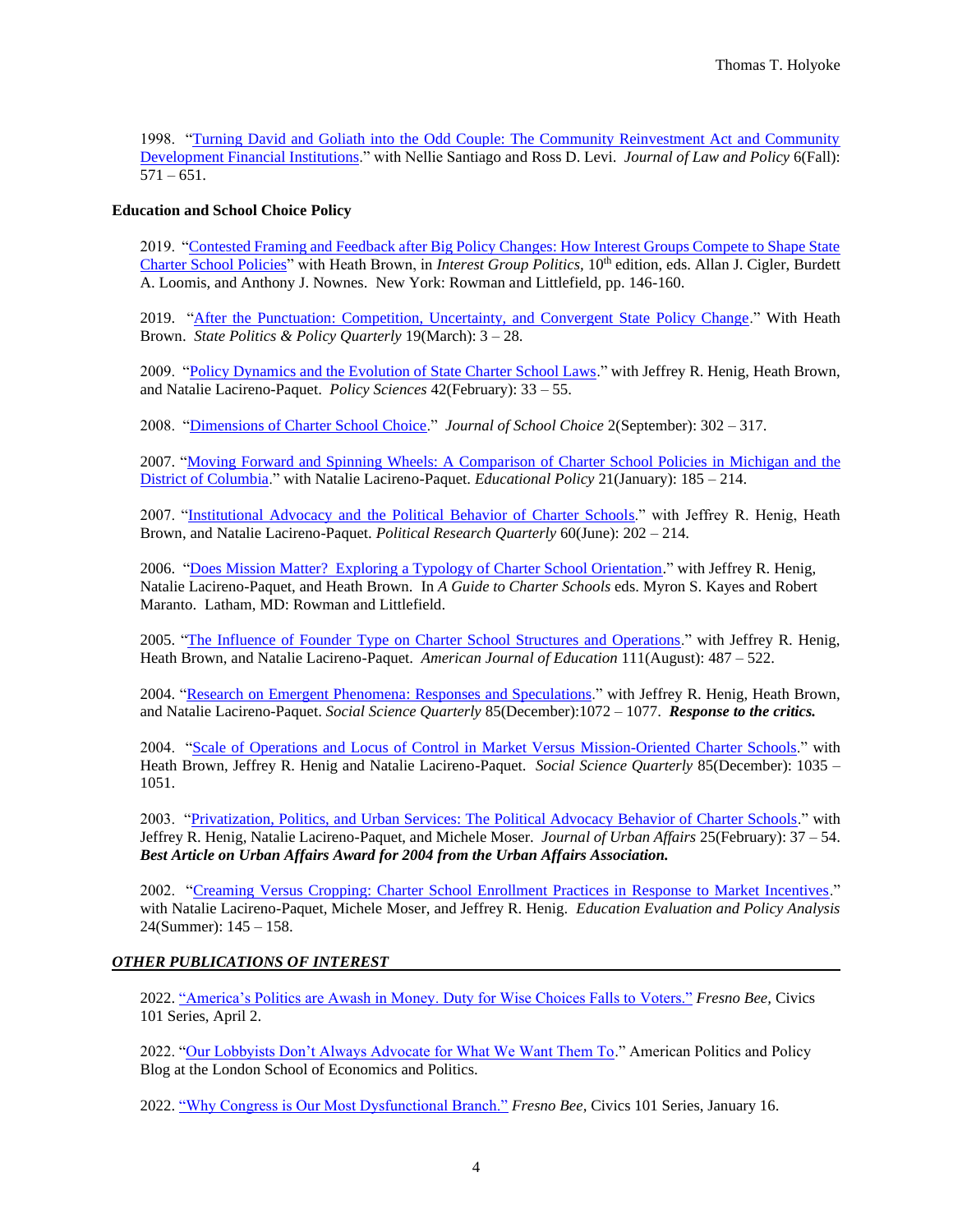2021. ["With latest COVID surge, CSU must require students, staff, to get vaccinated before the fall"](https://www.fresnobee.com/opinion/readers-opinion/article252967388.html) (with Melanie Ram, Blain Roberts, and Ethan Kytle). *Fresno Bee* July 23.

2020. ["Neopluralism.](https://thomasholyoke.files.wordpress.com/2021/09/neopluralism-1.pdf)" In *Palgrave Encyclopedia of Interest Groups, Lobbying, and Public Affairs.* Eds. Phil Harris, Alberto Bitonti, Craig Fleisher, and Anne Binderkrantz Skorkjaer. London: Palgrave.

2020. ["Pluralism: The Interest Group Theory of Politics.](https://thomasholyoke.files.wordpress.com/2021/09/pluralism.pdf)" In *Palgrave Encyclopedia of Interest Groups, Lobbying, and Public Affairs.* Eds. Phil Harris, Alberto Bitonti, Craig Fleisher, and Anne Binderkrantz Skorkjaer. London: Palgrave.

2020. ["Water & Agriculture in the San Joaquin Valley"](http://www.fresnostate.edu/craig/ubc/documents/cencal/2020/CCBR2020_WaterAg.pdf) (with Amber S. Crowell and Thomas Esqueda). *Central California Business Review* February, 30 – 36.

2019. "Why We Should Blame Elected Officials, Not Interest Groups, for Spiraling State Government [Spending and Debts.](https://blogs.lse.ac.uk/usappblog/2019/10/24/why-we-should-blame-elected-officials-not-interest-groups-for-spiraling-state-government-spending-and-debts/)" American Politics and Policy Blog at the London School of Economics and Politics.

2018. ["Academics, Athletics Rise Together, but Academics come First at Fresno State,](https://www.fresnobee.com/opinion/readers-opinion/article208830994.html)" (with Kevin Macey-Ayotte). *Fresno Bee* Valley Voices Series, April 12.

2017. "Westlands – An Introduction" from *[Westlands: A Water Story](https://unmpress.com/books/westlands/9780826358363)* by Randi Lynn Beach with Yiyun Li. Albuquerque: University of New Mexico Press.

2017. "Lobbying is Growing in the US – [More Information May be the Best Regulation,"](https://blogs.lse.ac.uk/usappblog/2017/10/11/lobbying-is-growing-in-the-us-more-information-may-be-the-best-regulation/) (with Timothy M. LaPira). American Politics and Policy Blog at the London School of Economics and Politics.

- [Reposted in](https://www.newsweek.com/drain-swamp-dc-lobbyists-go-wild-over-tax-reform-683342) *Newsweek*
- Reposted in *[Lobbying Italia](http://m.lobbyingitalia.com/2017/10/lobbying-usa-informazioni-regolamentazione-lse/)* (in Italian)

2017. "Draining the Swamps, or Cultivating the Wetlands? Towards Evidence-Based Lobbying Regulation and [Reform"](https://thomasholyoke.files.wordpress.com/2021/07/opening-to-special-iga-issue.pdf) (with Timothy M. LaPira). Introduction to the special issue on lobbying regulation in *Interest Groups & Advocacy* 6(October): 195 – 198.

2017. ["Lobbying"](https://thomasholyoke.files.wordpress.com/2021/07/lobbying.pdf) in the *Encyclopedia of Money in Politics,* ed. David A. Schultz. Santa Barbara: ABC-CLIO.

2017. ["Iron Triangle"](https://thomasholyoke.files.wordpress.com/2021/07/iron-triangle.pdf) in the *Encyclopedia of Money in Politics*, ed. David A. Schultz. Santa Barbara: ABC-CLIO.

2016. ["Political Speech Should be in the Public Square.](https://www.fresnobee.com/opinion/readers-opinion/article78600012.html)" *Fresno Bee* Valley Voices Series, May 29.

2015. ["Money, Speech, and Oligarchy in U.S. Politics.](https://www.fresnobee.com/opinion/readers-opinion/article36972897.html)" *Fresno Bee* Valley Voices Series, September 30.

2015. ["Without Reforms, Ethical Lobbying in Congress May Remain the Exception.](https://blogs.lse.ac.uk/usappblog/2015/05/19/without-reforms-ethical-lobbying-in-congress-may-remain-the-exception/)" American Politics and Policy Blog at the London School of Economics and Politics.

2015. ["Let's Shine a Light on](https://www.fresnobee.com/opinion/article19528986.html) Dark Money Matters." *Fresno Bee* Valley Voices Series, January 2.

2013. "Being a Member of an Interest Group Stimulates Political Participation, or At Least Makes it Easier." American Politics and Policy Blog at the London School of Economics and Politics.

2010. Book Review of *Lobbying and Policy Change* by Baumgartner, Berry, Hojnacki, Kimball, and Leech (Chicago: Chicago University Press, 2009) in *Journal of Politics* 73(December).

2009. "Foundations and Future Directions: An Exploration of Competitive Interest Group Politics." *VOX-POP Newsletter for Political Organizations and Parties* 28(1): 3 – 4.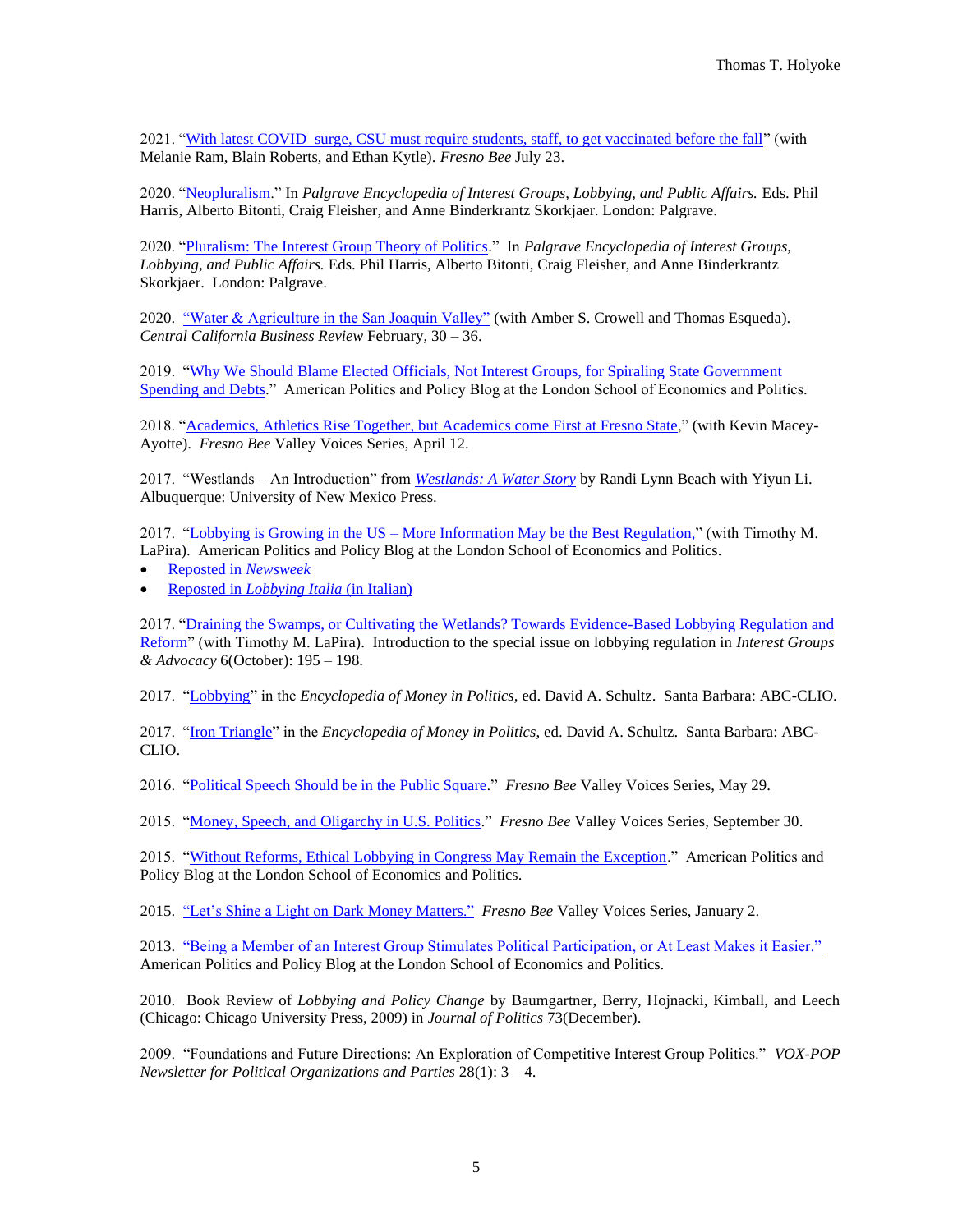2008. "Housing Policy." In *Encyclopedia of American Government and Civics.* Eds. Lori Cox Han and Michael Genovese. Facts-On-File.

2008. "Rider." In *Encyclopedia of American Government and Civics*. Eds. Lori Cox Han and Michael Genovese. Facts-On-File.

2008. "Political System." In *International Encyclopedia of the Social Sciences*, 2<sup>nd</sup> Edition. Ed. William A. Darity. Farmington Hills, MI: Thomas – Gale

2008. "Pressure Groups." In *International Encyclopedia of the Social Sciences*, 2<sup>nd</sup> Edition. Ed. William A. Darity. Farmington Hills, MI: Thomas – Gale

2005. "Exploring Competition and Bargaining Among Interest Group Lobbyists in Washington." *PS: Political Science and Politics* XXXVIII(October): 811.

## *RESEARCH REPORTS AND OCCASIONAL PAPERS (authored or contributed significantly to)*

*[Getting Water Infrastructure Governance Right: Recommendations Regarding the Organization and Process of](http://www.californiawater.org/wp-content/uploads/2020/07/Getting-Water-Infrastruture-Governance-Right-1.pdf)  [Regional Public Agency Governance.](http://www.californiawater.org/wp-content/uploads/2020/07/Getting-Water-Infrastruture-Governance-Right-1.pdf)* California Water Institute, California State University, Fresno, 2020.

*[Funding a Future for Water in the San Joaquin Valley: A Literature Review of Public Funding for Water](http://www.californiawater.org/wp-content/uploads/2019/11/Funding-a-Future-for-Water-in-the-SJV.pdf)  [Infrastructure.](http://www.californiawater.org/wp-content/uploads/2019/11/Funding-a-Future-for-Water-in-the-SJV.pdf)* California Water Institute, California State University, Fresno, 2019.

*Life in Congress: Job Satisfaction and Engagement of House and Senate Staff*. Congressional Management Foundation and Society for Human Resource Management, Washington, D.C. 2013.

*Life in Congress: The Member Perspective.* Congressional Management Foundation and Society for Human Resource Management, Washington, D.C. 2013.

*Life in Congress: Aligning Work and Life in the U.S. House and Senate.* Congressional Management Foundation and Society for Human Resource Management, Washington, D.C. 2012.

"Strategic Venue Selection by Charter Schools" with Heath Brown and Jeffrey R. Henig. Occasional Paper #173, National Center for the Study of Privatization in Education, Teachers College, Columbia University, 2009.

*Communicating with Congress: How the Internet has Changed Citizen Engagement.* Congressional Management Foundation, Washington, D.C., 2008

*House Staff Employment Survey, 2004.* Congressional Management Foundation, Washington, D.C., 2005.

"The Influence of Founder Type on Charter School Structures and Operations" with Jeffrey R. Henig, Heath Brown, and Natalie Lacireno-Paquet. Occasional Paper #77, National Center for the Study of Privatization in Education, Teachers College, Columbia University, 2004.

*Growing Pains: An Evaluation of Charter Schools in the District of Columbia; 1999-2000*. Center for Washington Area Studies, The George Washington University, Washington, D.C., 2001.

*Making a Choice, Making a Difference: An Evaluation of Charter Schools in the District of Columbia*. Center for Washington Area Studies, The George Washington University, Washington, D.C., 1999.

*Arbitrage and its Impact on Local Governments.* National Association of Counties Masco Scholar Research Paper Series, Washington, D.C., 1999.

*Banking and Community Reinvestment in New York State.* New York State Senate Minority Task Force on Banking and Community Reinvestment, 1996.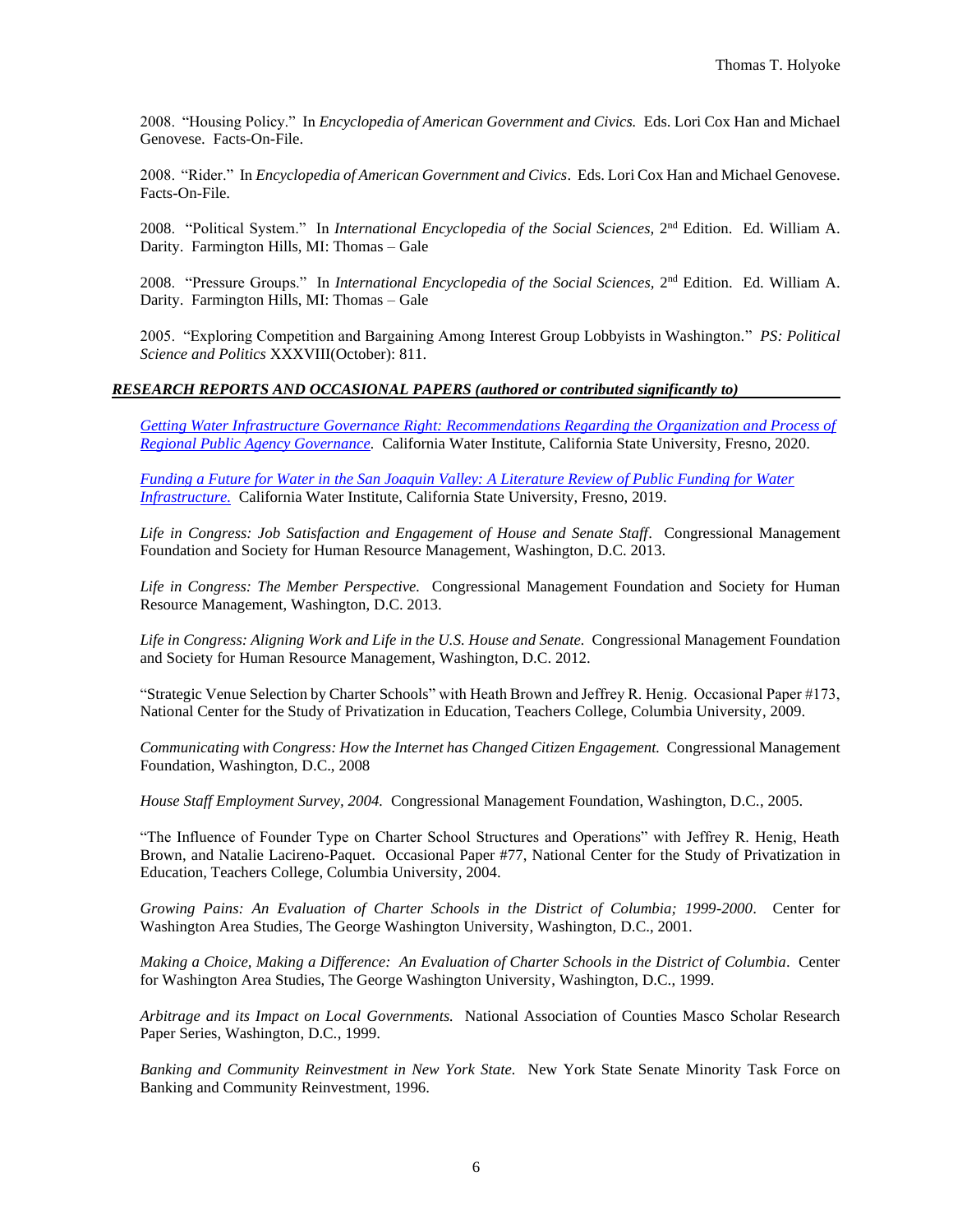*Highway Spending and the Road Use Tax Fund.* Iowa Goods Roads Association, Des Moines, Iowa, 1994.

*Iowa Motor Truck Association: Delivering 50 Years of Progress*. Iowa Motor Truck Association, Des Moines, Iowa, 1992.

#### *YEARS OF CONFERENCE PARTICIPATION*

American Political Science Association: 2000, 2001, 2002, 2003, 2004, 2005, 2012, 2014, 2017, 2018, 2019, 2020, 2021, 2022

Midwest Political Science Association: 2000, 2001, 2003, 2004, 2007, 2008, 2013, 2016, 2017, 2018, 2022

Western Political Science Association: 2006, 2007, 2008, 2010, 2011, 2014, 2016

European Consortium of Political Research: 2016, 2019, 2021

Other: 1999, 2000, 2001, 2002, 2003, 2004, 2005, 2006, 2007, 2020

#### *FELLOWSHIPS, AWARDS, AND VISITING PROFESSORSHIPS*

Faculty Fellow, California Water Institute, 2021 – Present

Provost's University Service Award, 2021

Visiting Professor, Chonnam National University, Gwangju, Korea, Summer of 2019

Visiting Professor, University Studies Abroad Consortium at Chiang Mai University, Chiang Mai, Thailand, Summer of 2017

Visiting Professor, University Studies Abroad Consortium at the Southwest University for Nationalities, Chengdu, China, Summer of 2012

Outstanding Reviewer of the Year Award from *Political Research Quarterly* for 2010

Provost's Research Enhancement Grant Award, California State University, Fresno, 2010 & 2013

Visiting Professor, University Studies Abroad Consortium at the University of the Basque Country, Donostia – San Sebastián, Spain, Fall Semester of 2008

Provost's Promising New Faculty Award, California State University, Fresno, 2008

Provost's Research Award, California State University, Fresno, 2006 & 2007 & 2014

Centennial Center Visiting Scholar, American Political Science Association, 2004, 2005, 2006 & 2012

Marguerite Ross Barnett Award, American Political Science Association, 2005

Research Grant, Hal Dittmer Research Fund for Excellence, Hastings College, 2004

Support Grant for Empirical Implications of Theoretical Models Summer Institute (funded by the National Science Foundation), Washington University, St. Louis, 2004

Research Grant, The Lilly Corporation, 2004

Best article in *Journal of Urban Affairs* by the Urban Affairs Association, 2003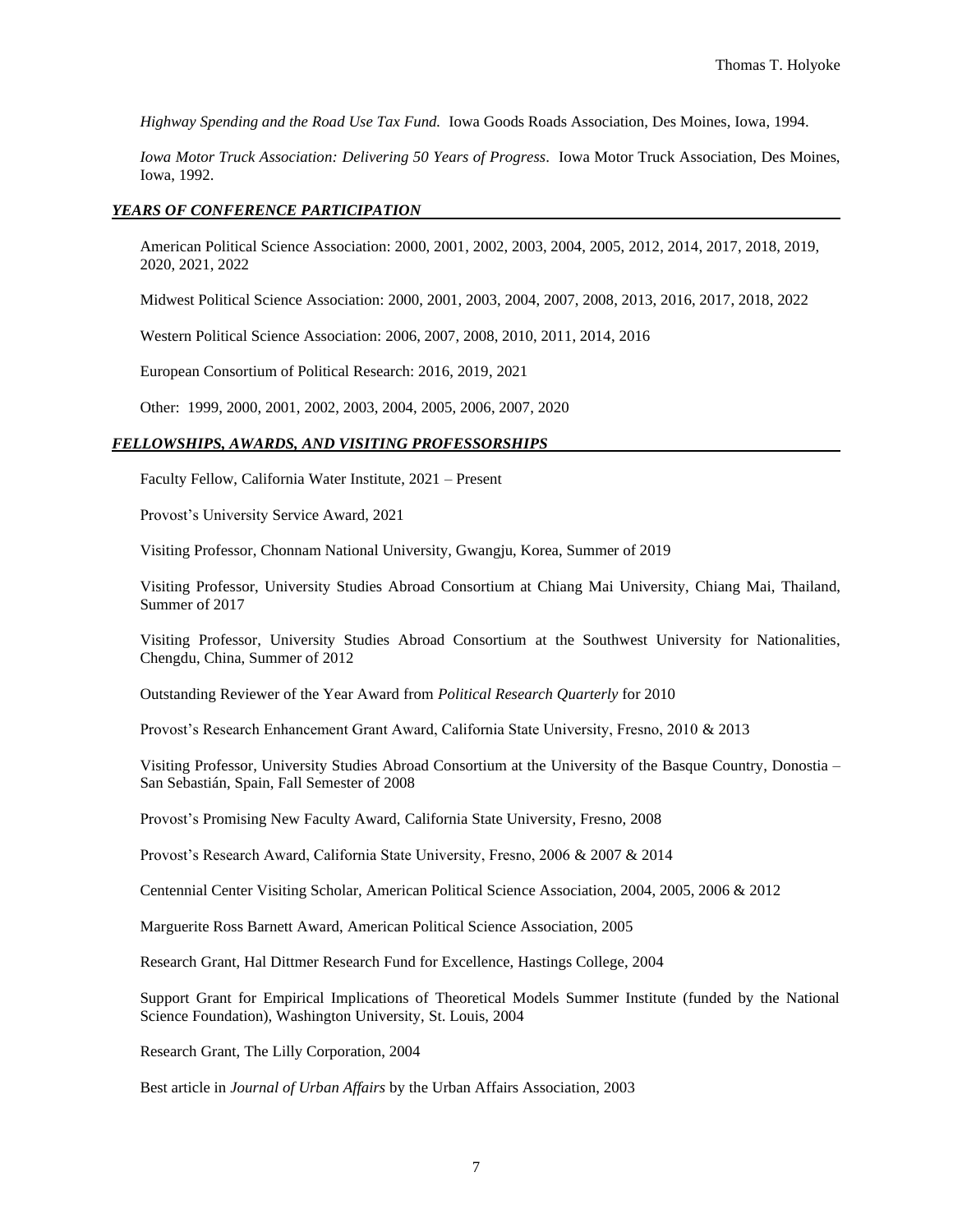University Teaching Fellowship, The George Washington University, 2002 – 2003

Social Science Dissertation Grant, The George Washington University, 2002

Fellow, Center for the Study of the Presidency, Washington, D.C., 2001 – 2002

Benjamin Banneker Research Fellow, Center for Washington Area Studies, George Washington University, 1999 – 2000

Wesley A. Masco Scholar, National Association of Counties, 1999

Legislative Fellow, New York State Senate, 1995 – 1996.

#### *ADDITIONAL PROFESSIONAL EXPERIENCE*

Research Assistant, Financial Markets Center, 2000

Research Assistant, National Association of Counties, 1999 – 2001

Legislative Director, Office of New York State Senator Nellie Santiago, 1996 – 1998

Legislative Fellow, New York State Senate, 1995 – 1996

Research Assistant, Western Highway Institute, 1995

Intern, Office of U.S. Senator Charles E. Grassley, 1992 & 1993

Government Affairs Assistant, Iowa Motor Truck Association, 1992 – 1994

Intern, Office of Governor Terry E. Branstad, 1991

Intern, Iowa Campaign Finance Disclosure Commission, 1991

#### *PROFESSIONAL AND COMMUNITY SERVICE*

Panel organizing co-chair (with Sultan Tepe) for Political Parties and Organizations, Annual Meeting of the American Political Science Association, 2021

Member, Founding Editorial Board of *Interest Groups & Advocacy*, 2011 – Present.

Chair, Hahn-Sigelman Best Article Award Committee, *American Politics Research* – 2020

Member, Board of Directors of the San Joaquin River Parkway and Conservation Trust, 2013 – 2020

Chair, Best APSA Paper Award, Political Organizations and Parties section, 2018

Member, Epstein Award Committee for the Best Book on Political Organizations and Parties, 2018

Member, Advisory Committee – Waterways, Henry Madden Library at California State University, Fresno,  $2010 - 2018$ 

Member of the Executive Council of the Political Organizations and Parties Section of the American Political Science Association, 2010 – 2013